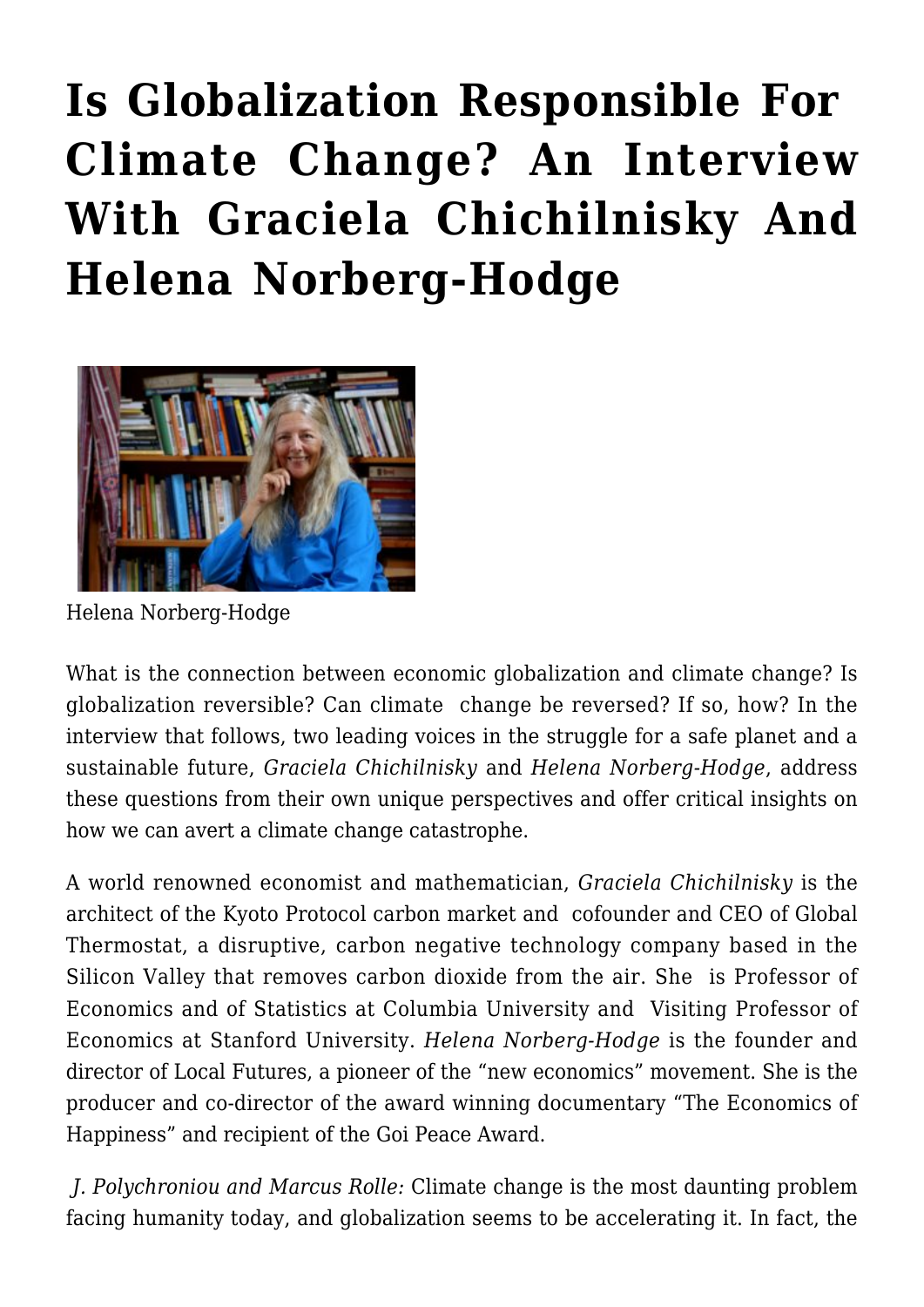effects of climate change are moving faster than predicted as free trade agreements are proliferating, multinational corporations move their operations to developing countries in order to avoid stricter environmental rules at the home country, and export-oriented industrial agriculture has replaced local farming. Do you agree with the view that economic globalization bears responsibility for climate change?

*Helena Norberg-Hodge:* Absolutely. Globalization – or the deregulation of global trade and finance – has direct consequences for the climate. It promotes unnecessary long-distance transportation of goods, rampant consumerism, biological monocultures, energy-intensive technology use, and mass urbanization – which leads to ever-increasing fossil fuel consumption. It is also worth noting that a 2013 study found that two-thirds of the fossil fuels that have been burned over the last 150 years were burned by just 90 corporate entities, including companies such as Texaco and ExxonMobil.

With the help of corporate-funded think-tanks, there is a commonly-held belief that individual citizens' consumption patterns, rather than the systemic changes in production because of globalization are to blame for climate change. This is a very narrow framing of the climate crisis, but it's one that has gained a lot of credence in the media due to the support of Al Gore and others. Meanwhile, it's becoming increasingly clear every day that there are inherent and predictable connections between the deregulation of transnational corporations and the climate crisis. And people are beginning to notice those connections.

So reversing the trend towards further globalization needs to be central to the climate movement.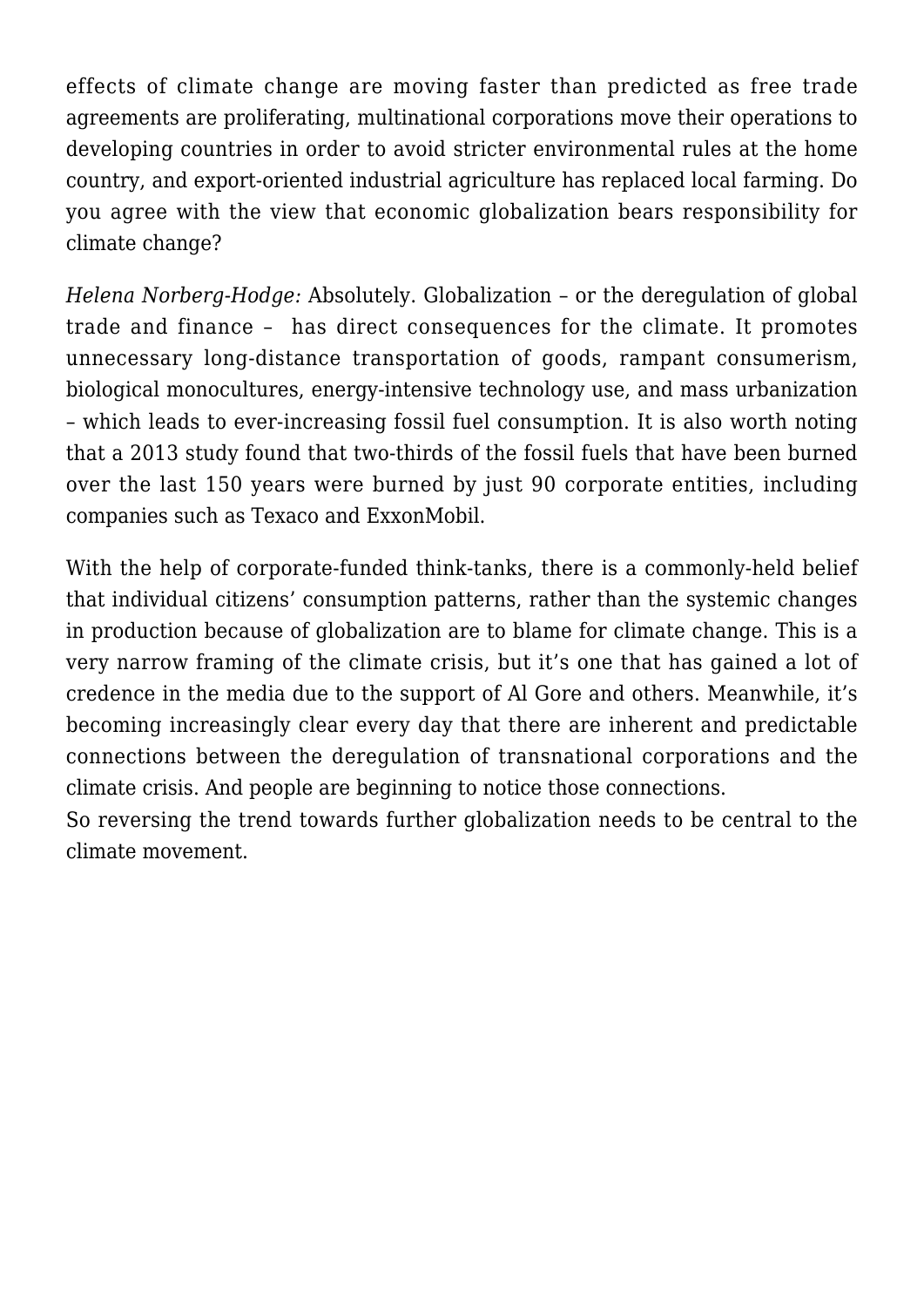

Graciela Chichilnisky

*Graciela Chichilnisky:* Yes: globalization was led by the Breton Woods institutions that were founded after WWII to encourage and enforce a pattern of international trade duplicating colonialism at a global scale: deep and extensive extraction of resources from developing nations that were exported at low prices for consumption in industrial nations. This pattern of international trade can be seen as a global tragedy of the commons, since developing nations lack property rights on extractive resources and their governments are dependent of international organizations and therefore "permeable" This term was introduced by Natasha Chichilnisky-Heal who documented the "permeability" of governments in developing nations that are rich in extractive resources in the cases of Mongolia and Zambia, with examples on the direct role of the World Bank in the case of Rio Tinto and Mongolia's copper mines, the largest in the world.

## *J. Polychroniou and Marcus Rolle:* What role do natural forces play in climate change?

*Helena Norberg-Hodge:* Looking back over millennia, we have to be extremely humble about our ability to grasp what has been going on. So it is possible that warming has happened because of 'natural' forces – ie without human intervention. However, in recent history there is no doubt that fossil-fuel based industrialization has had an enormous impact on ecosystems.

*Graciela Chichilnisky:* A key role: carbon dioxide acts as the butterfly in the butterfly effect within a complex earth climate system: very small variations in concentration of CO2 in the atmosphere can alter atmospheric transparency and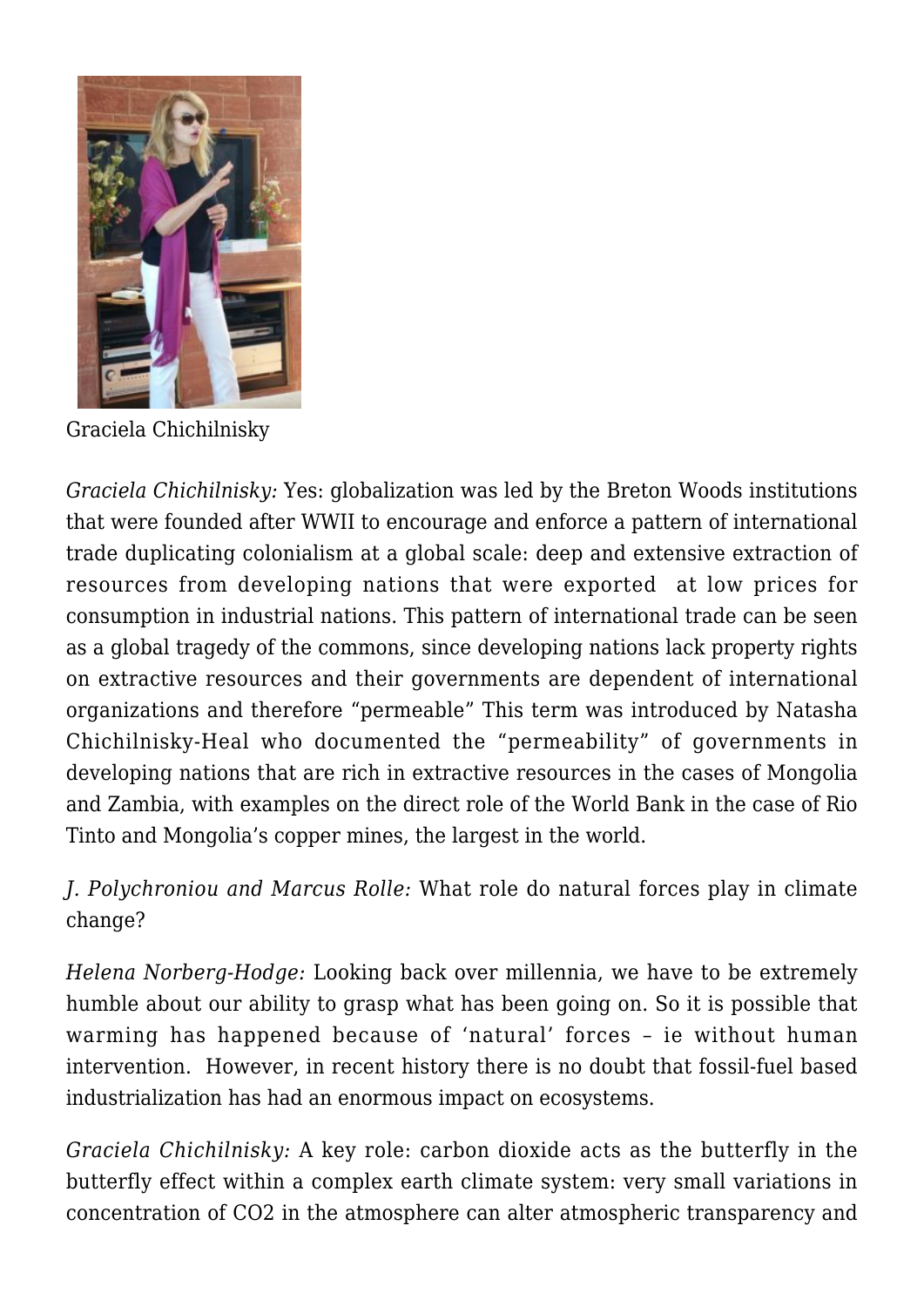create catastrophic effects such as global climate change.

*J. Polychroniou and Marcus Rolle:* What are some of the impacts that we can expect from climate change?

*Helena Norberg-Hodge:* Over the past decade, it has become clear that weather conditions are becoming ever more unstable and unpredictable. These are likely to become even more extreme and lead to more human suffering and mass migrations. Violent conflict over natural resources is likely to intensify, and new conflicts emerge in places that were once considered stable.

*Graciela Chichilnisky:* Right now the North and the South Poles are melting, obliterating species that live on ice sheets, such as polar bears and penguins. This raises the sea level globally, since melted ice occupies more space, and causes superstorms and tornadoes, flooding coastal areas, and forcing tens of millions of people to migrate with enormous humanitarian losses and untold political upheaval. As more CO2 is absorbed by the oceans it acidifies it, obliterating calcium based species such as coral reefs and krill which has external calcium based skeletons, and is the foundation of much sea and land life. Floods superstorms hurricanes and tornadoes cause social disruption. An example is Superstorm Sandy and its effects on Manhattan, which left the city without water and electricity, closed schools and police stations and saw cars floating on the streets for weeks. Social disruption threatens institutions and becomes the first effects of climate change, perhaps the most immediate and dangerous.

## *J. Polychroniou and Marcus Rolle:* Are there any benefits that can come from climate change?

*Helena Norberg-Hodge:* If anything positive comes out of the climate crisis, it will be the response to it. If it weren't for climate change, it would be possible to say 'Sure, the global economic system is failing, but wholesale reform is difficult, so let's leave it up to the next generation'. With climate change a real and present danger, that is no longer really possible. Climate change is drawing the 'demons' of the global economy out into the open, forcing us to confront them, and pushing us to consider systemic change sooner than we might have otherwise.

There is now compelling justification for switching to a less resource-intensive economic model as soon as possible. The more localized and resilient we can make the world's economies, and the less we depend on GDP growth (which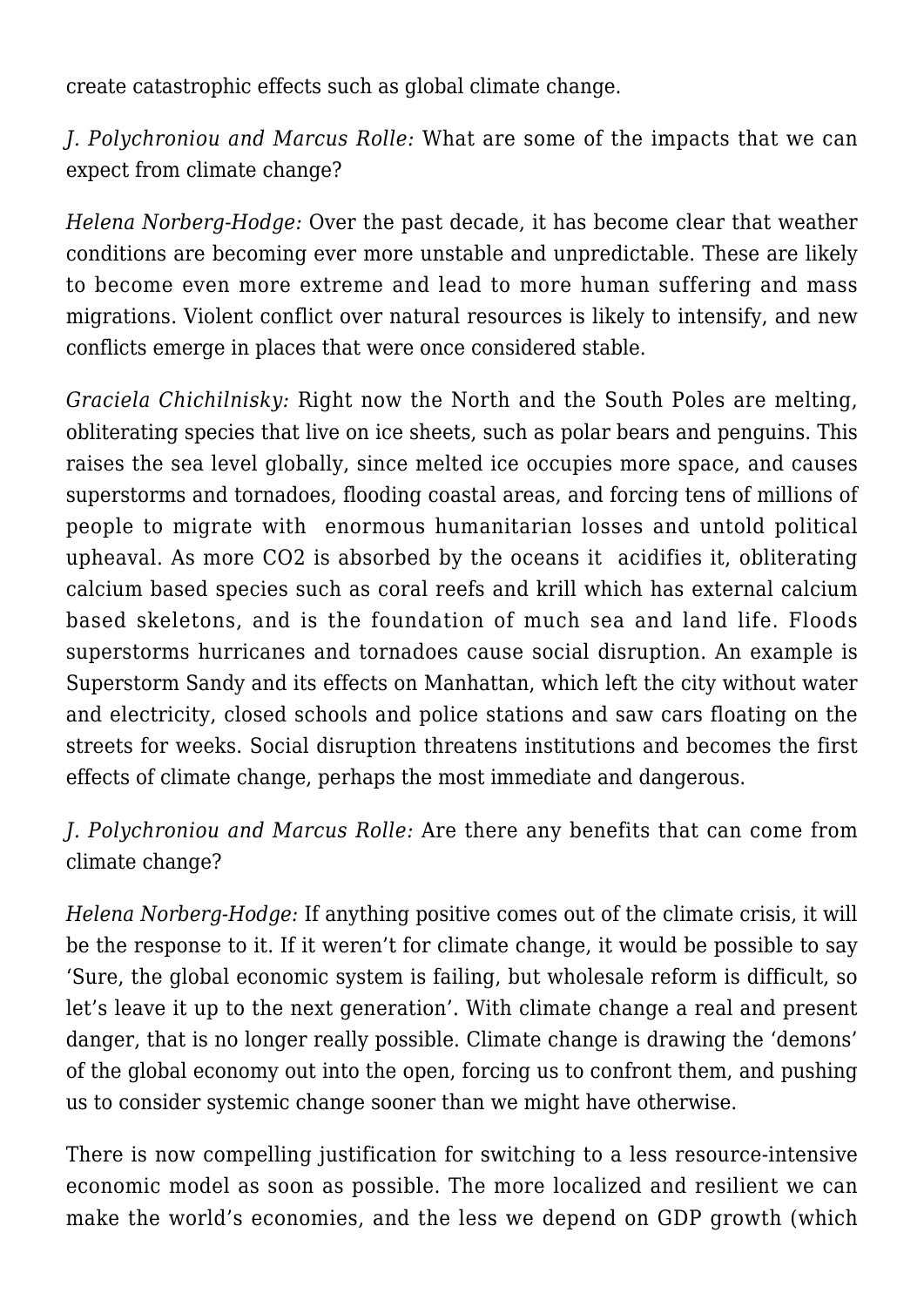actually is making the majority poorer), the better-equipped we will all be to handle the social and ecological consequences of climate change.

*Graciela Chichilnisky:* Certain areas where ice sheets disappear become available for economic exploitation

*J. Polychroniou and Marcus Rolle:* Can changes in the production and use of energy impact on climate change, or is it already too late for such action?

*Helena Norberg-Hodge:* It is definitely not too late to take action. Fully modeling the complexities of the earth's regulatory systems is a fool's errand, and that means we cannot be certain of what the future will hold. There is a glimmer of hope that Gaia will have self-regulating tools up her sleeve, that our computer models could not anticipate. In any case -disregarding for a moment the need to address climate change- we have many other reasons to move away from our dependence on petroleum. Soaring cancer rates from pesticides, and endocrine disruption from plastics (as documented in the book [Our Stolen Future\)](http://www.ourstolenfuture.org/), are two among a great many arguments for immediately moving away from this dependence.

Decentralized renewable energy systems can answer our needs without destroying social cohesion and ecological stability. Many communities are finding ways to integrate local-scale renewable energy into their lives, through initiatives such as the Low Carbon Hub in the UK and New Energy Economy in the US.

The key in navigating the transition to a post-carbon world is to embrace the transition to a new economy. Renewable energy that is produced and distributed by deregulated corporations cannot have a truly positive impact on the environment or society. We need to cease being merely passive consumers and engage as citizens in legal actions, letter-writing, seed-sharing, and other projects of resistance and renewal to change the status quo. Acting as isolated consumers and changing a lightbulb or using less hot water is not enough to make a dent in the climate crisis. We need 'big picture' thinking, and collective acting – changing the 'I' to a 'we'.

*Graciela Chichilnisky:* It is absolutely necessary to move away from burning fossil fuels into cleaner energy such as solar. This could take decades since the current power plant infrastructure is worth \$55 trillion according to the IEA and it is almost 90% fossil. This will take many decades to change; it cannot be changed to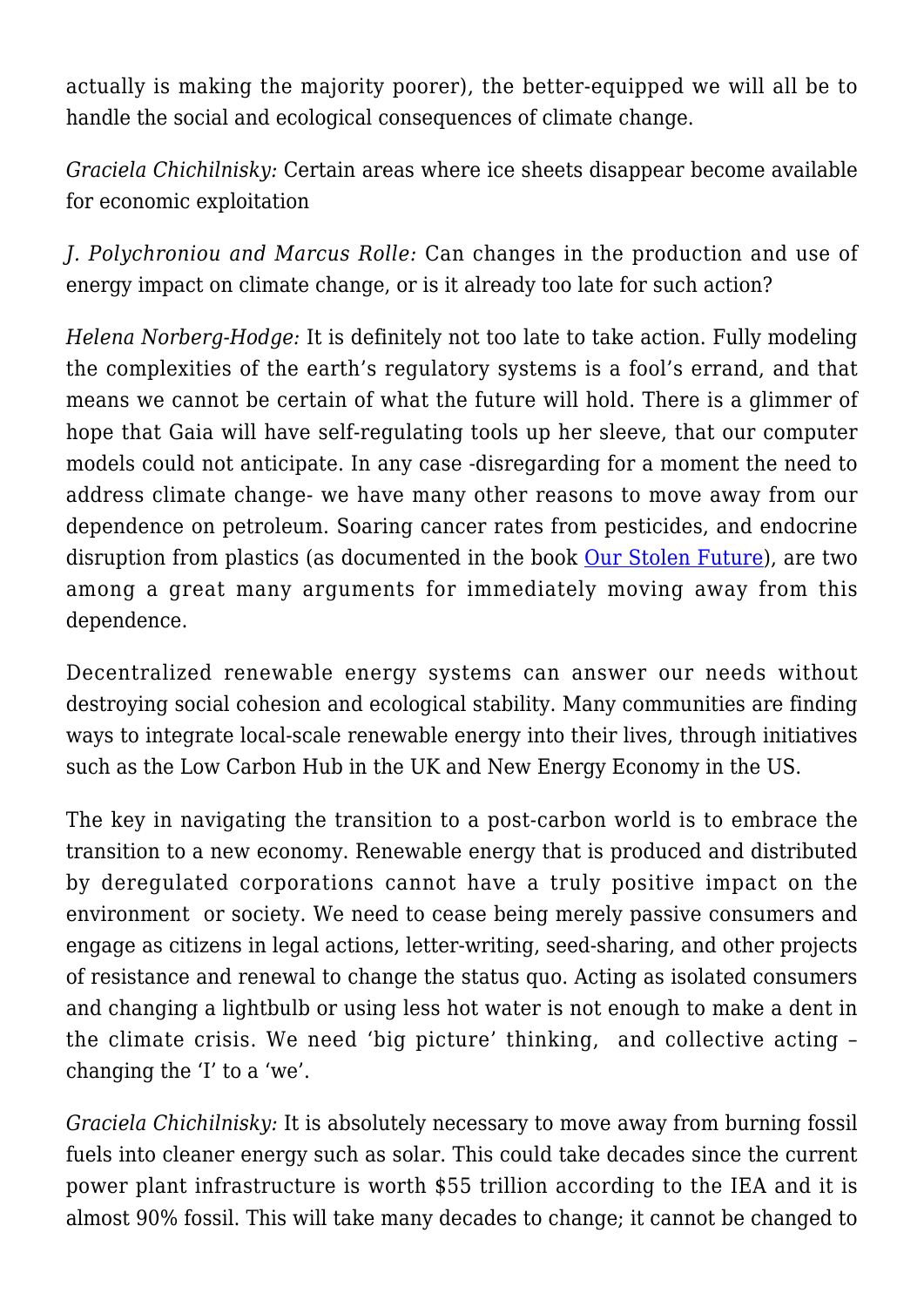renewable energy as soon as it is needed. However necessary is the change to renewable energy, it is not sufficient: the 2014 5th Assessment Report of the IPCC (page 101) which is the world's scientific authority, documents that much more is needed to avert catastrophic climate change. The IPCC documents that we now need to physically remove the CO2 that is already in the atmosphere. The 2015 Paris Agreement, which is now ratified into international law, has four articles about the absolute need to remove the CO2 that is already in the atmosphere, and do so in massive amounts.

*J. Polychroniou and Marcus Rolle:* Is globalization reversible? If not, how do we constrain some of its worse aspects?

*Helena Norberg-Hodge:* Globalization is without a doubt reversible – that's exactly what we mean when we talk about 'localization'. Globalization is heavily supported by governments through free-trade deals, subsidies, and regulations that discriminate against small- and medium-sized businesses. Current policies encourage businesses across the board to use more energy and technology, instead of employing people. Renewable energy technologies currently receive one-fifth as many subsidies as fossil fuels do.

These are political decisions which can be changed. If the artificial supports for globalization were removed, and taxes and subsidies were shifted to encourag*e r*eal work by real people, globalization would cease to make economic sense and small-scale business would be the order of the day. Absurdities like redundant trade, whereby a country ships a commodity overseas and imports that same commodity right back, would become a thing of the past. Less packaging, processing, and transporting would mean a smaller carbon footprint. Localization would reduce the power of global corporations and banks, helping to reduce the pressure for economic growth that results in needless consumption. It would particularly help the Global South, by reversing the process of colonialism that to this day puts enormous pressure on people to emulate the consumer lifestyle of people in Europe and North America.

*Graciela Chichilnisky:* This wave of globalization has taken place since the 1945 creation of the Bretton Wood Institutions after WWII, and cannot be reversed quickly. It's effects are global and the time needed to address them is a main issue. Globalization had positive features but it led to a pattern of North – South Trade and of consumption of global extractible resources by the rich nations that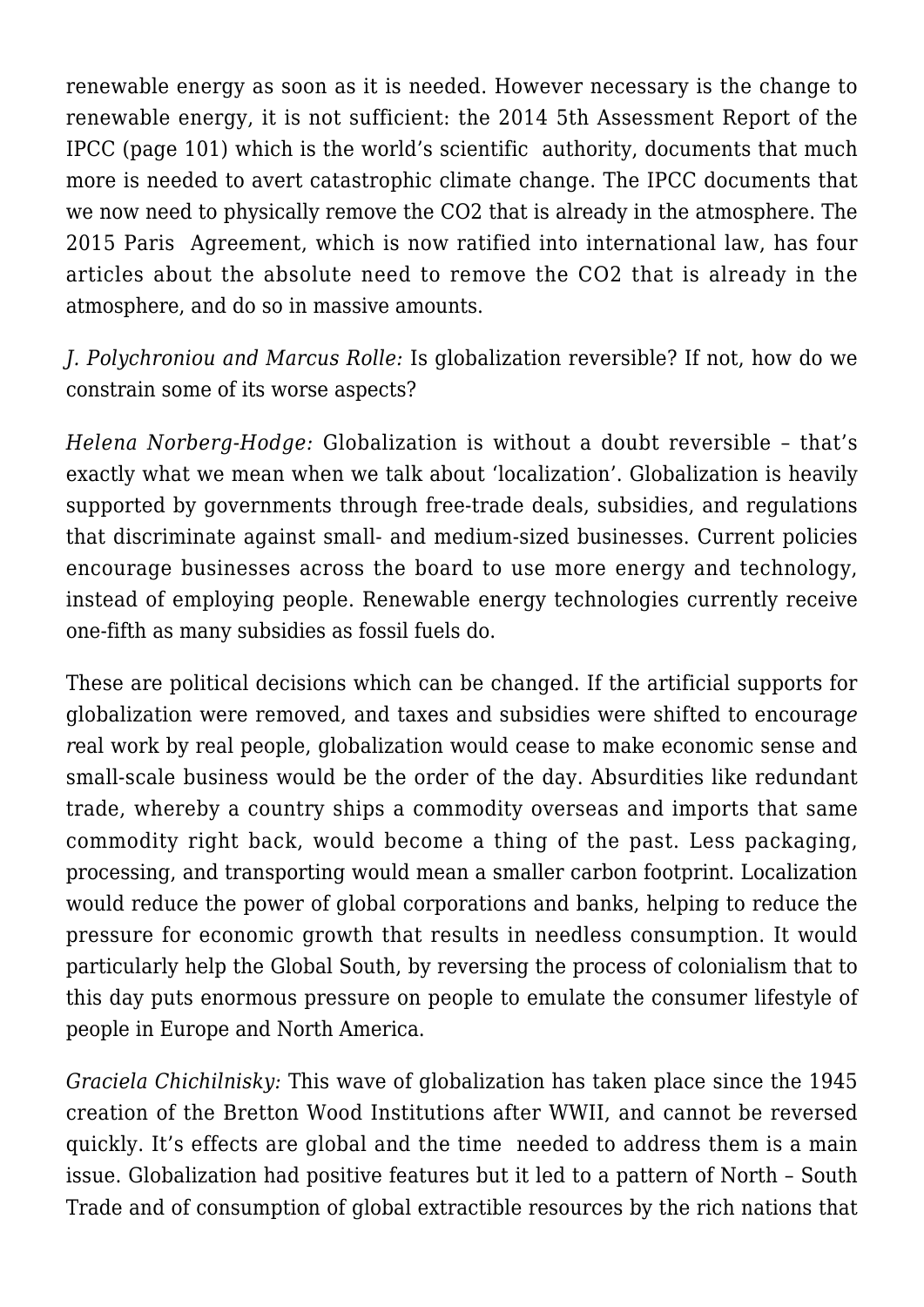caused the environmental crisis of our times. This pattern cannot be reversed quickly but it must be reversed.

Global industrialization has caused a massive expansion of wealth inequalities globally (three times larger than before) and has magnified the global tragedy of the commons, leading to the climate change emergency that engulfs us all today.

The only way to redress some of globalization's worst aspects is to agree on mandatory limits on the use of air water and biodiversity (food) nation by nation. It is possible and it must be done soon. The UN Kyoto Protocol did this for carbon emissions in 1997 and became international law in 2005, successfully reducing emissions of the Kyoto Nations by 30%. The Paris Agreement has no mandatory limits – indeed, it has no policy to implement its intended goals, none. Yet limits are key. From those mandatory limits can emerge global markets for water, carbon emissions, and biodiversity. Without limits they cannot. The carbon market I designed and wrote into the UN Kyoto Protocol, which was trading \$175 billion in 2012 is a successful example. But this market depends on mandatory emission limits that the US opposes as it is the largest emitter among industrial nations (and overall historically), and is the largest emitter today per capital. New global markets means new prices and new values for the main earth resources on which humans depend for survival: the atmosphere, the hydrosphere and the biosphere. The new economic values in turn alter fundamentally the notion of GDP and therefore of economic progress, aligning it with human survival as is now needed. All this must be put in place immediately as otherwise our economic incentives based on a dated notion of GDP can and probably will lead to the extinction of our species, for failure of meeting our basic needs.

*J. Polychroniou and Marcus Rolle:* What do you consider to be the most innovative solutions for ensuring that the Earth does not warm up to catastrophic levels?

*Helena Norberg-Hodge:* The localization initiatives that put food at the center. Localizing food economies is particularly important, both because food is a universal necessity, and because globalization is structurally linked to monoculture crops, which rely on agrochemicals, mechanized equipment, and growing practices that result in significant greenhouse gas emissions. Diversified, small farms are more productive, act as carbon sinks, use less energy in production and, linked to nearby markets use less processing and packaging.

We've highlighted a number of inspiring initiatives from around the world in our Planet Local web series, including, among many others, the [Mupo Foundation](http://www.localfutures.org/programs/global-to-local/planet-local/ecology/south-africa-earthlore-mupo-foundation-dzomo-la-mupo/) in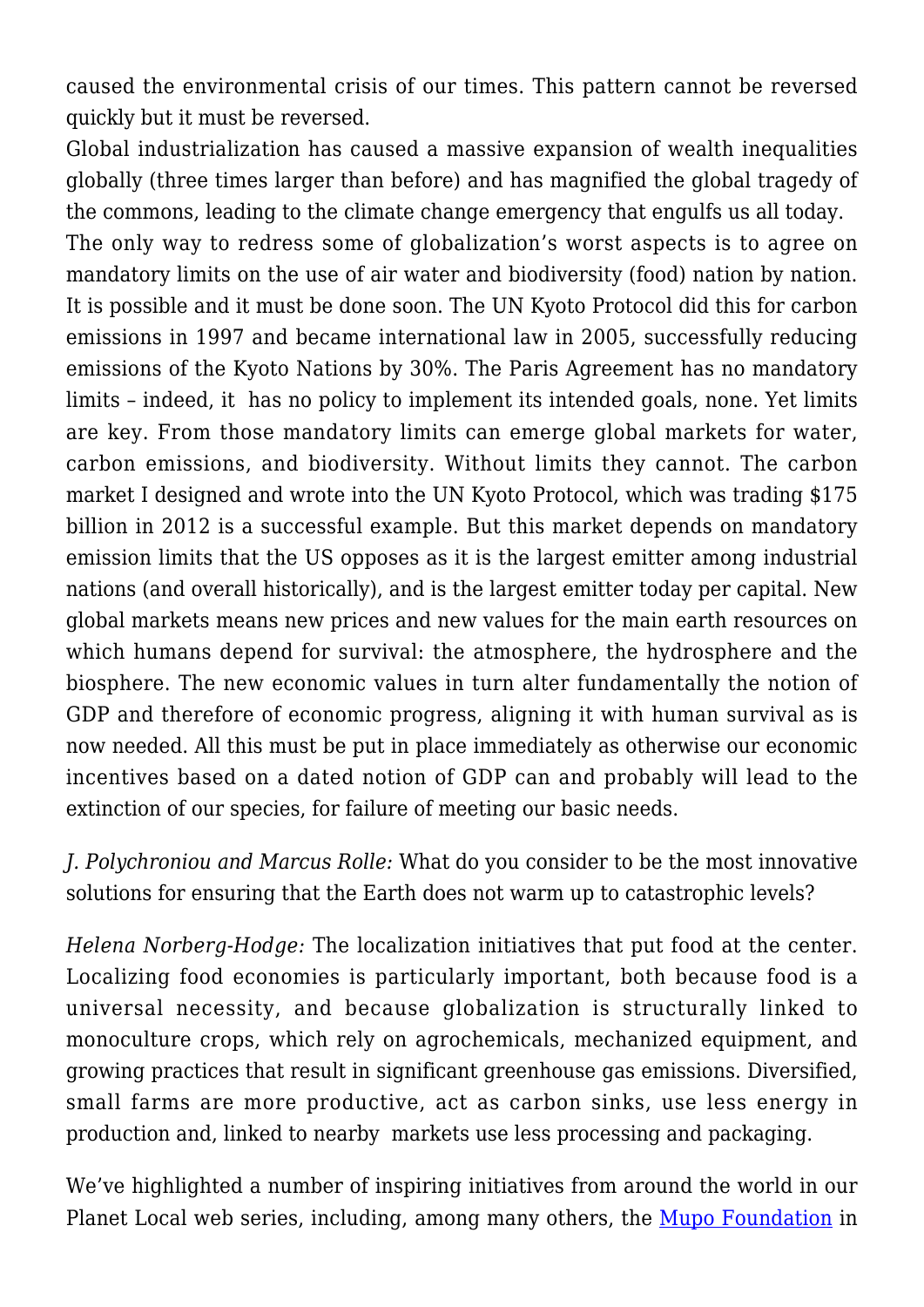South Africa's Vhembe district, which empowers the local Venda people to ensure food sovereignty and strengthen a local knowledge system which roots spirituality in ecology. We also showcase energy projects like the '[Our Hamburg, Our Grid'](http://www.localfutures.org/programs/global-to-local/planet-local/local-energy/germany-hamburg-grid/) project to create a local power utility in Hamburg, Germany, the [New Energy](http://www.localfutures.org/programs/global-to-local/planet-local/local-energy/us-new-energy-economy/) [Economy](http://www.localfutures.org/programs/global-to-local/planet-local/local-energy/us-new-energy-economy/) initiative in New Mexico, which campaigns against coal and nuclear power and installs community solar systems throughout the state. Initiatives like these are springing up practically everywhere you look.

*Graciela Chichilnisky:* It is now documented by the IPCC and stated in the Paris Agreement that we need to remove CO2 in massive amounts from the atmosphere in order to prevent catastrophic climate change.

The most innovative solutions are new US technologies and business strategies that remove CO2 directly from air and stabilize it on earth by selling it for the profitable production of building materials including plastics and carbon fibers, beverages, refrigerants like dry ice, water desalination, synthetic fuels, and many other rather valuable economic uses. One example is Global Thermostat — a new US company that has a carbon removal technology that captures CO2 from air at low cost; the GT technology can transform a fossil fuel plant into a carbon remover and can transform a solar power plant into a massive CO2 remover. This means that we can transform the \$55 Trillion global power plant infrastructure so that the more electricity we produce the more carbon we remove. The CO2 is used to produce plastics, beverages, refrigerants like dry ice, greenhouses, desalinate water, produce synthetic fuels: there is an enormous global market for CO2. It is extraordinary: it makes carbon emission limits feasible because removing carbon becomes a profitable activity that is consistent with economic progress, with additional jobs and exports. Therefore emission limits become acceptable within the constraints of the Byrd-Hagel Act of the US Congress, which need no longer veto agreements to reduce emissions as they can benefit rather than undermine the US economy. From such emission limits arises the UN Carbon market that was created in 1997 by this author and was already trading \$175 billion annually in 2012. Through the Clean Development Mechanism this money has provided and continued to provide important project finance (\$130Bn) for clean technology projects in developing nations. For example, the carbon market can fund the building of 40,000 carbon negative power plants that can remove 1million tons of CO2 each per year, thus removing as much CO2 as humans are currently emitting globally. This is the entire financialtechnological solution to climate change, and it is the most innovative solution at